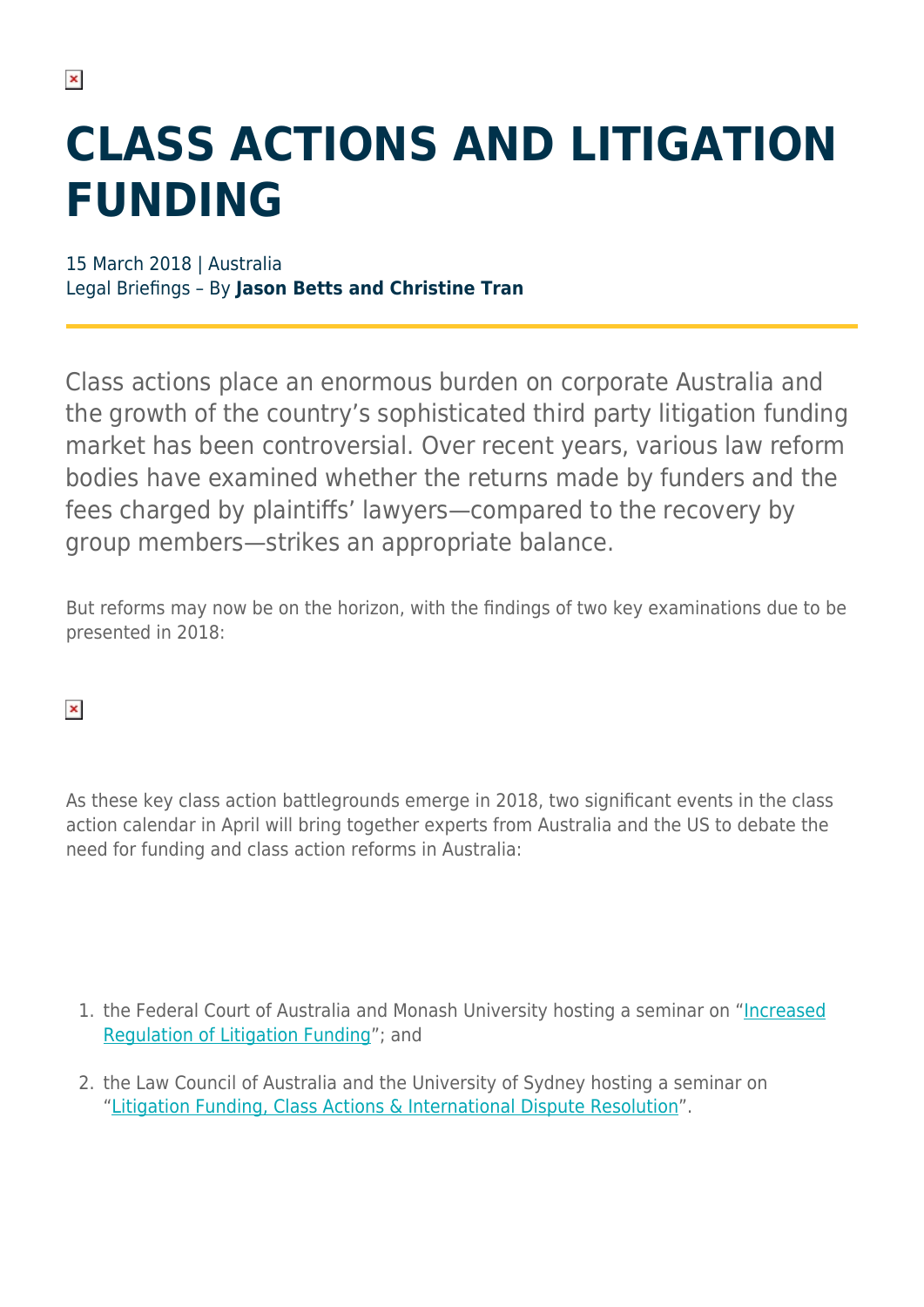Eminent speakers include Professor Deborah R. Hensler of Stanford Law School; the Honourable Justice Sarah Derrington of the Federal Court of Australia and President of the ALRC; the Honourable Justice Michael Lee of the Federal Court of Australia; John Walker, CEO of Investor Claim Partner (and co-founder of IMF Bentham Limited); and Herbert Smith Freehills' class action specialist **Jason Betts** (representing the views of corporate defence counsel).

## **BESPOKE SESSION**

If you have an interest in discussing how class action risks or the proposed reforms might be relevant to your sectors or regions, we would be delighted to arrange a bespoke session with your teams.

Otherwise we will provide a further update when the reports are published.

*The links to third party events have been provided for information purposes only and does not constitute an endorsement or support of the third party event or its content.*